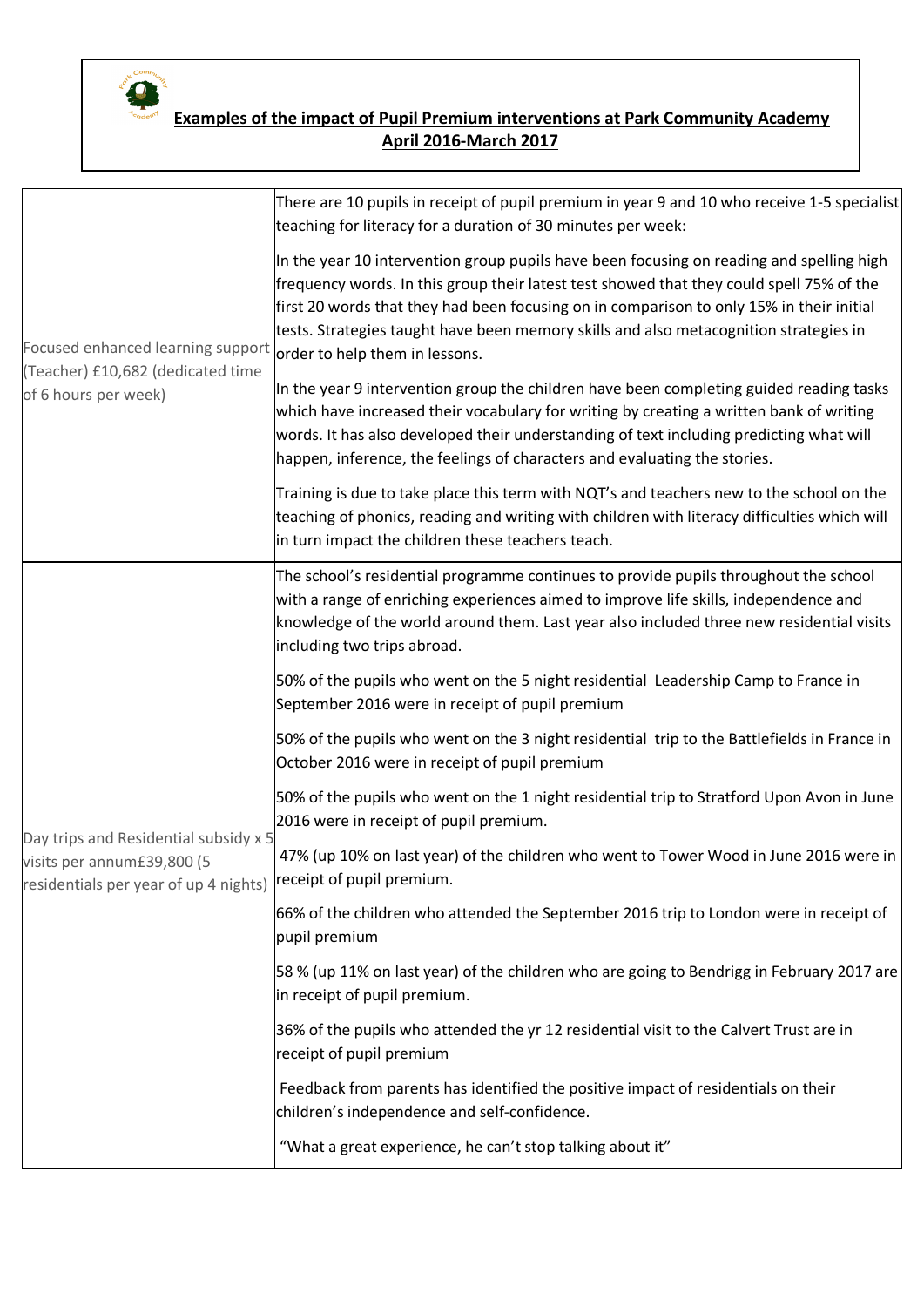|                                                                                          | "The life skills they learn from these trips are just fantatsic"                                                                                                                                                                                                                                                                                                                                                                                                                                                                                                                                                                                                                                                                                                                                                                                                                                                                                                                                                                                     |
|------------------------------------------------------------------------------------------|------------------------------------------------------------------------------------------------------------------------------------------------------------------------------------------------------------------------------------------------------------------------------------------------------------------------------------------------------------------------------------------------------------------------------------------------------------------------------------------------------------------------------------------------------------------------------------------------------------------------------------------------------------------------------------------------------------------------------------------------------------------------------------------------------------------------------------------------------------------------------------------------------------------------------------------------------------------------------------------------------------------------------------------------------|
|                                                                                          | "He gained a self-belief that he can do things without his parents"                                                                                                                                                                                                                                                                                                                                                                                                                                                                                                                                                                                                                                                                                                                                                                                                                                                                                                                                                                                  |
|                                                                                          | "An invaluable trip which he will remember for a long time to come"                                                                                                                                                                                                                                                                                                                                                                                                                                                                                                                                                                                                                                                                                                                                                                                                                                                                                                                                                                                  |
|                                                                                          | "She came home more mature and learnt some valuable life lessons"                                                                                                                                                                                                                                                                                                                                                                                                                                                                                                                                                                                                                                                                                                                                                                                                                                                                                                                                                                                    |
| Transport- day trips and after<br>school clubs- £4,500                                   | 1 child currently accesses free transport home from school following 2 after school clubs.<br>This pupil has also used the fund to allow attendance of school sporting activities.<br>Without this service this pupil premium child would be unable to benefit from the range<br>of after school clubs available at PCA or to represent the school in after school sporting<br>activities. 75% of the band members who are transported to and from Basso on a Tuesday<br>night are in receipt of Pupil Premium. One pupil is able to attend the Park Community<br>Academy youth club due to the fund paying for transport to and from the club. The<br>impact of these activities is an improvement in social interactions, communication skills<br>with their peer group and also a greater understanding of how language is needed to be<br>modified according to the audience. Participation enhances the pupils self-esteem and<br>self-confidence resulting in the pupils being more willing to try new experiences without<br>fear of failure. |
|                                                                                          | 70% of pupils who attend our after school clubs are in receipt of pupil premium.                                                                                                                                                                                                                                                                                                                                                                                                                                                                                                                                                                                                                                                                                                                                                                                                                                                                                                                                                                     |
| Extra curricular Clubs(free)/Summer<br>Scheme- £14.000<br>Subsidised School Meals £7,900 | 66% of pupils who attended our Summer Scheme in July 2016 for two weeks were in<br>receipt of pupil premium.                                                                                                                                                                                                                                                                                                                                                                                                                                                                                                                                                                                                                                                                                                                                                                                                                                                                                                                                         |
|                                                                                          | These activities allow the pupils to learn new skills, consolidate old skills and take part in a<br>range of new experiences in a more relaxed and social setting.                                                                                                                                                                                                                                                                                                                                                                                                                                                                                                                                                                                                                                                                                                                                                                                                                                                                                   |
|                                                                                          | It allows pupils to build relationships with staff they usually do not meet. It also allows<br>pupils to build friendships with each other without the direct invention of adults.                                                                                                                                                                                                                                                                                                                                                                                                                                                                                                                                                                                                                                                                                                                                                                                                                                                                   |
|                                                                                          | All Reception and KS1 children receive 'Universal Free School Meals' which equates to<br>11% of the whole school population.                                                                                                                                                                                                                                                                                                                                                                                                                                                                                                                                                                                                                                                                                                                                                                                                                                                                                                                         |
|                                                                                          | For 2016/17 the take up of Free School Meals across the school is at 46%.                                                                                                                                                                                                                                                                                                                                                                                                                                                                                                                                                                                                                                                                                                                                                                                                                                                                                                                                                                            |
|                                                                                          | Previous years take up has been as follows:<br>2015-16<br>48%                                                                                                                                                                                                                                                                                                                                                                                                                                                                                                                                                                                                                                                                                                                                                                                                                                                                                                                                                                                        |
|                                                                                          | 2014/15<br>84%                                                                                                                                                                                                                                                                                                                                                                                                                                                                                                                                                                                                                                                                                                                                                                                                                                                                                                                                                                                                                                       |
|                                                                                          | 2013/14<br>68%                                                                                                                                                                                                                                                                                                                                                                                                                                                                                                                                                                                                                                                                                                                                                                                                                                                                                                                                                                                                                                       |
| £16,500t                                                                                 | <b>EXTERNAL SERVICES (Outside Agencies)-</b><br>Additional support is provided from professionals outside of the school setting to enable<br>the children to achieve success. At PCA we work closely with colleagues from outside<br>External Services /SLT/Health Input agencies and services to support the needs of children in school. These include<br><b>Educational Psychologist Service</b><br>Blackpool SEND Communication Language Autism Support Team<br>Speech and Language Therapists<br>Physiotherapists and Occupational Therapists                                                                                                                                                                                                                                                                                                                                                                                                                                                                                                   |
|                                                                                          | Childhood and Adolescence Mental Health Services-CAMHS                                                                                                                                                                                                                                                                                                                                                                                                                                                                                                                                                                                                                                                                                                                                                                                                                                                                                                                                                                                               |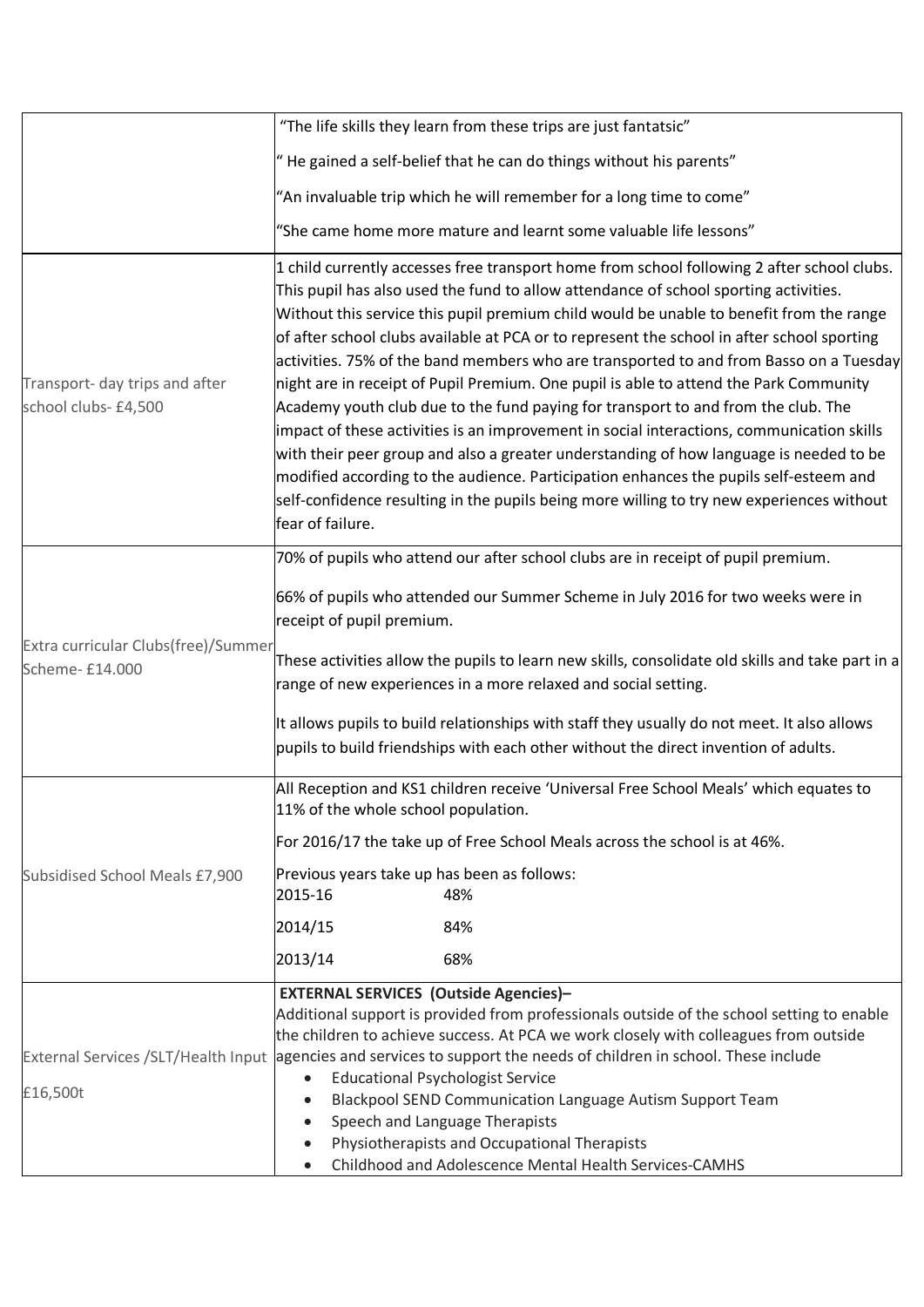|                                                                  | Hearing Impaired Service, Visually Impaired Service;<br>$\bullet$<br>Education Welfare Service (attendance);<br>$\bullet$<br>Parent Partnership Service<br>$\bullet$<br>Health/Social services including the School Nurse Service, Specialist Consultant;<br>$\bullet$<br>General Practitioner; Pediatricians, Social Services.<br>The impact of this includes:<br>Early identification of any issues and intervention, easier or quicker access to<br>$\bullet$<br>services or expertise<br>Improved achievement in education and better engagement in education<br>$\bullet$<br>Better support for parents and the family's needs addressed more appropriately.<br>$\bullet$<br>Better quality services and the reduced need for longer-term or more specialist<br>$\bullet$<br>services.                                                                                                                                  |
|------------------------------------------------------------------|------------------------------------------------------------------------------------------------------------------------------------------------------------------------------------------------------------------------------------------------------------------------------------------------------------------------------------------------------------------------------------------------------------------------------------------------------------------------------------------------------------------------------------------------------------------------------------------------------------------------------------------------------------------------------------------------------------------------------------------------------------------------------------------------------------------------------------------------------------------------------------------------------------------------------|
|                                                                  | At Park CA the biggest external support is provided by SALT -<br>192/230 - (83%) pupils currently have SALT in part 3/Section F of statement/EHC Plan.<br>132/192 (69%) pupils currently have identified SALT provision<br>103/125 (82 %) of pupils entitled to pupil premium have SALT provision in their<br>statement/EHC Plan.<br>SALT is provided from a combination of NHS therapist and privately commissioned service<br>(Speech Bubble).<br>Each pupil receives SALT support according to the pupil's individual needs. This could                                                                                                                                                                                                                                                                                                                                                                                   |
|                                                                  | include a combination of individual therapy, group therapy, in classroom support, staff<br>training, and targeted programs for use in the classroom, feedback to parent, home visits<br>and contributions to multi agency meetings. A range of resources are also bought<br>according to needs and these include ipads and specialist computer programs.<br>The impact that speech and language support has on the educational progress of pupils<br>at PCA is wide ranging because education is delivered almost entirely through the<br>medium of language. It enables pupils to access the whole school curriculum, prevents<br>social isolation, disaffection / boredom, behaviour problems and low self-esteem.<br>Additional Resources supported through pupil premium include-                                                                                                                                        |
|                                                                  | A range of specialist equipment to give additional support to children.<br>$\bullet$<br>Soft Play Room and sensory studio with the 3D immersive environment.<br>Staff training by specialist services to enable targeted support for pupil's use of<br>the equipment.<br>Specialist sensory equipment including weighted lap cushions and jackets, sensory<br>textured cushions, oral motor chew toys, ear defenders and a range fidget/stress<br>relief toys and equipment.<br>The impact of this is to provide improved achievement and better engagement in all<br>aspects of the school curriculum, learning and development.                                                                                                                                                                                                                                                                                            |
| <b>Expressive &amp; Performing Arts</b><br>Opportunities £12,500 | Pupil premium funding continues to provide pupils at PCA with the opportunity to take<br>part in a wide range of expressive and performing arts activities. The school band and<br>choir regularly perform in school and to the wider community. They have performed at<br>events such as Hardraw Scar Music Festival, Schools Alive and the Penwortham Music<br>Festival. The school employs three additional peripatetic teachers to help support the<br>pupils with their music skills. As part of this role they provide one to one sessions with<br>pupils and they are currently seeing 12 pupils throughout the school. These include<br>trumpet, guitar and drumming sessions. All the pupils in Key Stage 3 had the opportunity<br>to take part in the Blackpool's Dance Festival, which takes place at the Winter Gardens<br>this year. All the pupils who took part in the event looked fantastic in the costumes |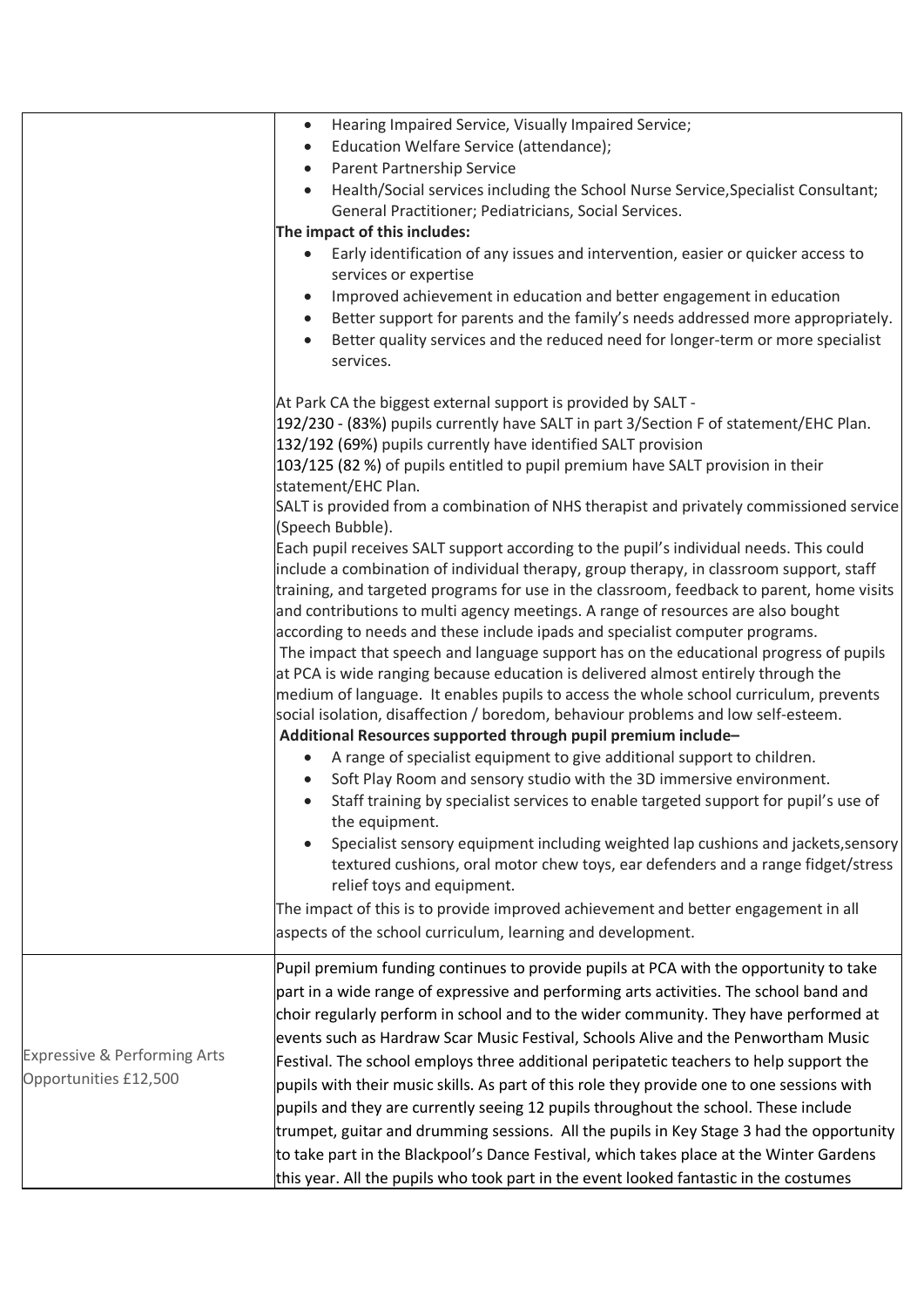|                                             | provided by the school. All the pupils in the primary department of the school<br>participated in this year's nativity play. Pupil premium money was used to help fund<br>filming and editing the event to a high standard, props and costumes and for the staging<br>of the play. Similarly pupils in Key Stage 3 and year 10 took part in the Summer<br>production, which included an evening performance to parents. Both productions were<br>great events and highly successful. Outside agencies and groups continue to support<br>extra-curricular activities within the arts. One example of this was the collaborative work<br>the school does with the Royal Shakespeare Company. Last year this included 12 pupils<br>performing at the Grand theatre 'A Midsummers Night Dream'. Pupil premium money<br>was also used to fund two pupils to attend a one night residential trip to Stratford Upon<br>Avon where pupils performed at the Swan theatre in a nationwide collaborative<br>performance of the 'Dream'. All the pupils in the school have had the opportunity to<br>watch a wide range of external performances performed by professional companies. M<br>and M productions theatre company have performed two shows and all the pupils in<br>years 6 and 9 then completed a workshop with the company linked to the Arts Award<br>qualification. In December the whole school once again visited the Tower Circus. The<br>year 9 performing arts residential to London was once again a massive success with<br>parents and pupils commenting on the wonderful opportunity the trip gave to the pupils<br>to develop their personal, social and independence skills. At PCA we feel very strongly<br>that whilst the impact of our investment in the Performing Arts is not always measurable<br>through B squared and CASPA, the progress that the pupils make in terms of self-<br>confidence, self-esteem and independence are at times immeasurable! |
|---------------------------------------------|--------------------------------------------------------------------------------------------------------------------------------------------------------------------------------------------------------------------------------------------------------------------------------------------------------------------------------------------------------------------------------------------------------------------------------------------------------------------------------------------------------------------------------------------------------------------------------------------------------------------------------------------------------------------------------------------------------------------------------------------------------------------------------------------------------------------------------------------------------------------------------------------------------------------------------------------------------------------------------------------------------------------------------------------------------------------------------------------------------------------------------------------------------------------------------------------------------------------------------------------------------------------------------------------------------------------------------------------------------------------------------------------------------------------------------------------------------------------------------------------------------------------------------------------------------------------------------------------------------------------------------------------------------------------------------------------------------------------------------------------------------------------------------------------------------------------------------------------------------------------------------------------------------------------------------------------------------------------------------|
| Learning mentor enhanced support<br>£15,850 | 52% (26/50 pupils) of the pupils currently on Mrs Kitchin's caseload are in receipt of pupil<br>premium. Pupils can access support for; Bereavement, anger management, self-esteem,<br>personal hygiene, anger management, transition, domestic violence, mobility training,<br>resilience and attachment. The work carried out by the learning mentor breaks down<br>barriers to learning as pupils complete the work which supports them in fully accessing<br>school life. Pupils are referred by staff or parents and can be re-referred if necessary. Our<br>mentor also supports pupils in reactive situations.                                                                                                                                                                                                                                                                                                                                                                                                                                                                                                                                                                                                                                                                                                                                                                                                                                                                                                                                                                                                                                                                                                                                                                                                                                                                                                                                                          |
| Targeted Rewards £4,000                     | Part of the funding for Reward Activities is taken from the Pupil Premium budget. The<br>pupils have the opportunity to 'earn' rewards which they can participate in. Yearly passes<br>are purchased for Blackpool Tower and the Zoo and access is available throughout the<br>year for Reward activities and also learning opportunities within various subject areas.<br>There are various types of reward opportunities which are used to target specific areas,<br>such as behaviour or individual learning targets. These reward opportunities may be long<br>term such as the termly Reward Days, or short term such as lesson specific and these<br>rewards can be purchased through Pupil Premium if required. Impact of the reward<br>system on the pupils receiving Pupil Premium, can be seen through daily records of<br>progress in lesson and the credits they earn in each lesson. The reminder of the upcoming<br>activity or reward frequently causes a modification in behaviour or effort with regard to<br>work undertaken.<br>Due to the improved manner in which monitoring of class effort and behaviour is<br>undertaken, due to the introduction of Behaviour Watch, classes are undertaking more                                                                                                                                                                                                                                                                                                                                                                                                                                                                                                                                                                                                                                                                                                                                                     |